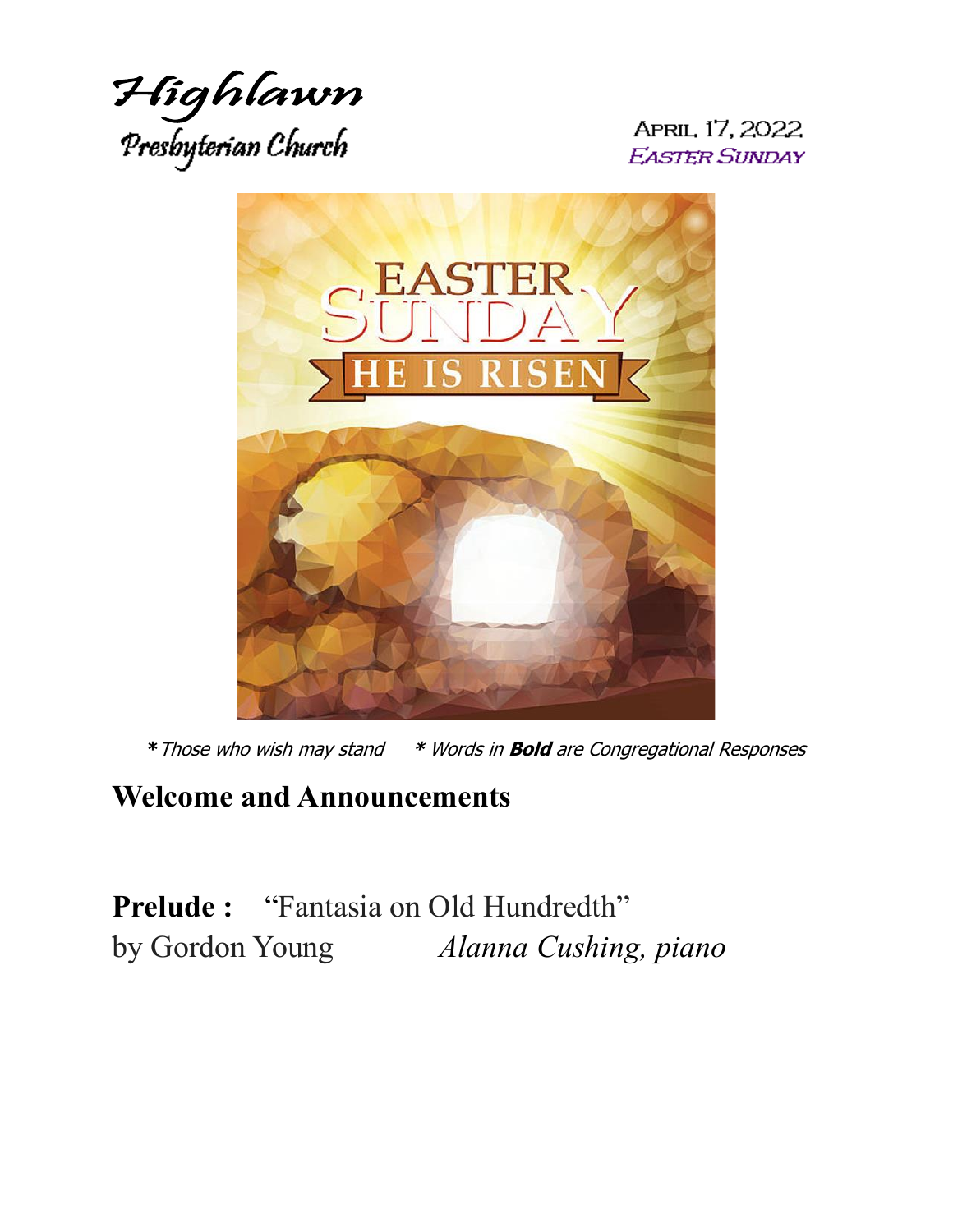# **\*CALL TO WORSHIP**

Friends, the tomb is empty! The stone has been rolled away! **Christ is risen! He is risen, indeed!** For three days he lay in that cold and lonely cave. **But God's love cannot be contained by anything, not even death!** Thanks be to God, who gives us victory throughout our Risen Lord. **Death has been swallowed up in victory!**  Where, O death, is your victory? **Where, O death, is your sting?** Christ is risen! **He is risen, indeed!** Come, let us worship the Risen Christ!

# **Processional Hymn #232 "Jesus Christ Is Risen Today"**

1. Jesus Christ is ris'n today, Alleluia! our triumphant holy day, Alleluia! who did once upon the cross, Alleluia! suffer to redeem our loss. Alleluia!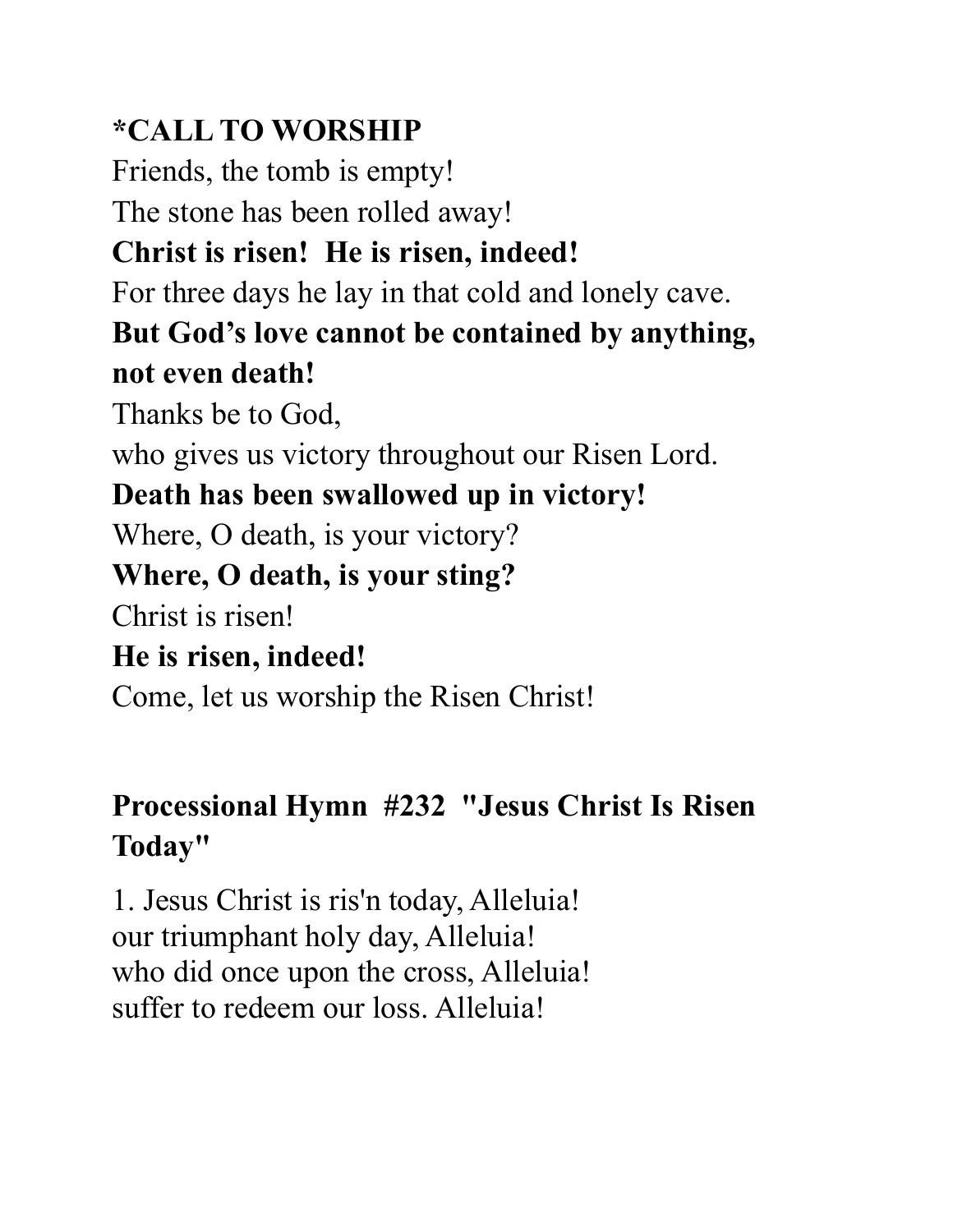2. Hymns of praise then let us sing, Alleluia! unto Christ, our heav'nly King, Alleluia! who endured the cross and grave, Alleluia! sinners to redeem and save. Alleluia!

3. But the pains which he endured, Alleluia! our salvation have procured; Alleluia! now above the sky he's King, Alleluia! where the angels ever sing. Alleluia!

4 Sing we to our God above, Alleluia! praise eternal as God's love; Alleluia! praise our God, ye heav'nly host, Alleluia! Father, Son, and Holy Ghost. Alleluia!

# **Call to Confession**

Let us join together in confessing our sin to God and receiving the forgiveness of the Risen Savior.

# **Prayer of Confession**

Loving God, we confess that at times we do not share in the joy of the resurrection but are caught in the worries of the world. We confess that we do not always live in the spirit of new life but remain discontent, grumbling and anxious. Forgive us for not sharing in the Good News. Forgive us when we find it more comfortable to worry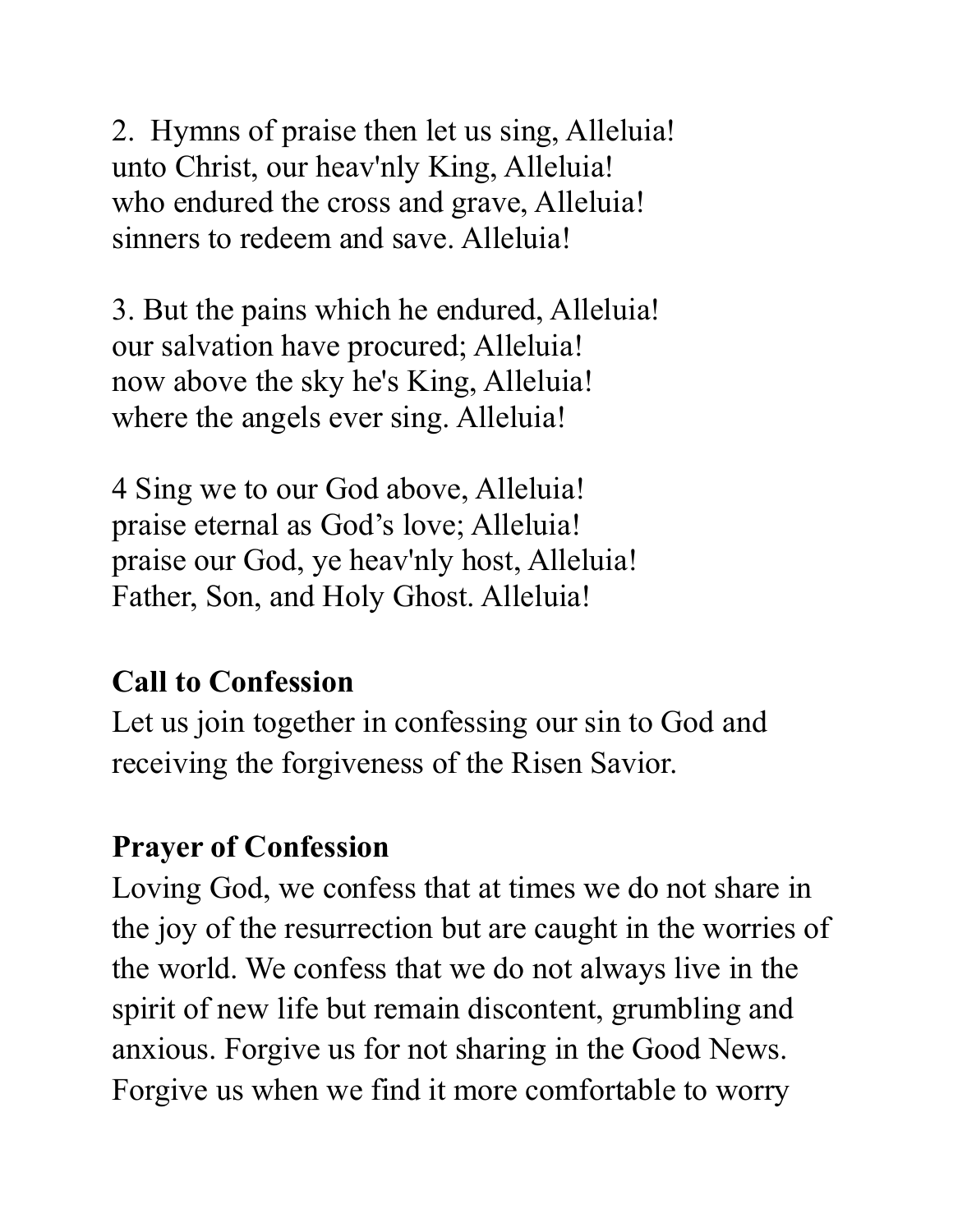and complain than to risk the joy and encouragement of new life in Christ. Call us back to Your ways, O God, to seek hope and reconciliation, restoration and peace. In the name of the Risen Christ, we pray.

(time for silent reflection and personal confession of sin)

### **Declaration of Forgiveness**

Christ is Risen! The stone is rolled away, the tomb found empty. Mary calls out, "I have seen the Lord!" We have seen Christ, too, in every helping hand, in every heartfelt gift, in every choice to restore life in this world. We are called to this new life, a life of forgiveness and reconciliation. You are forgiven; accept your forgiveness and know that God loves you and desires great joy for your life. Walk forward on this journey of faith, knowing your brothers and sisters are with you. Amen.

# **Passing of the Peace**  The peace of Christ be with you. **And also with you.**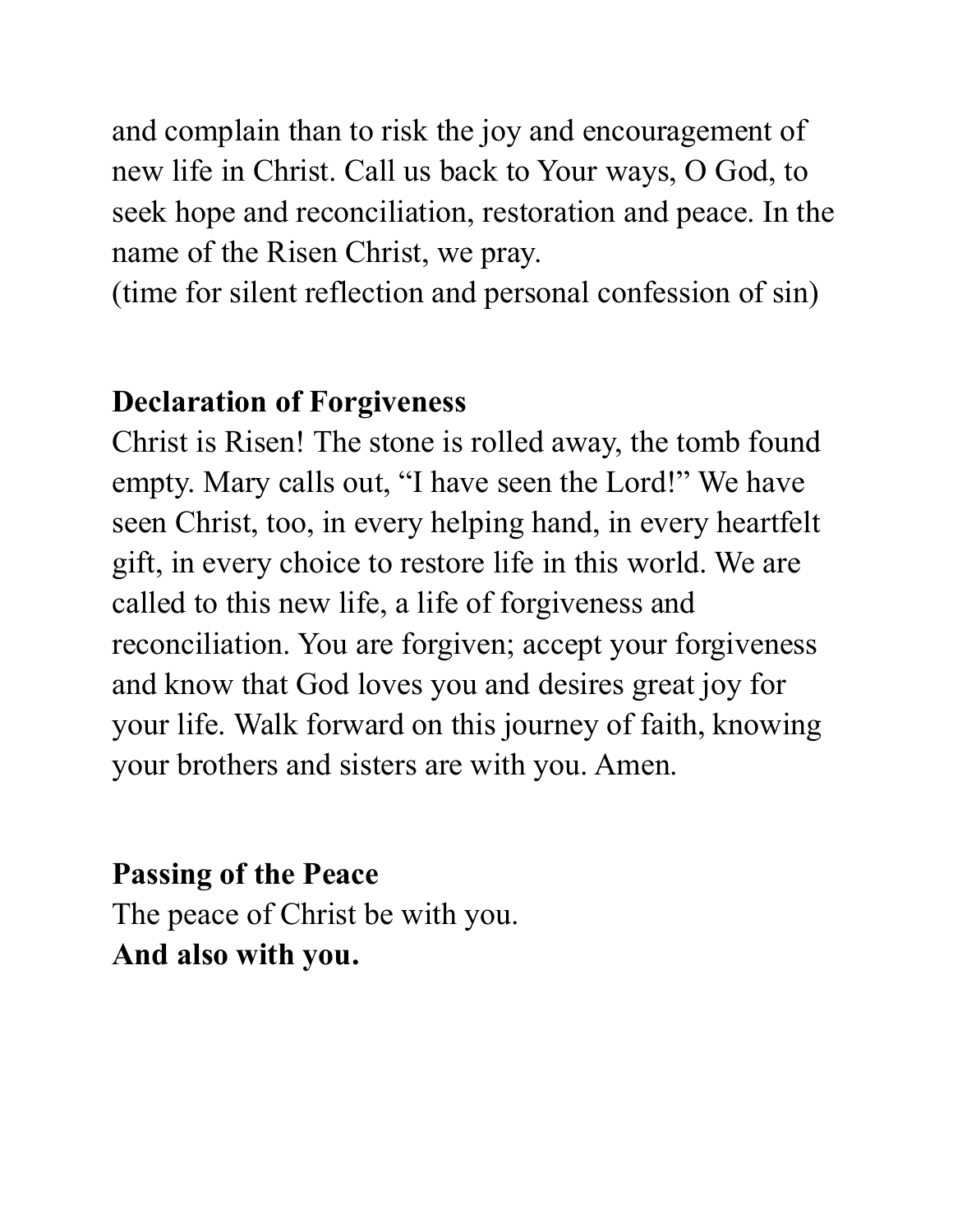### **Time for Children and The Young-at-Heart**

*Sarah Specht—Director of Christian Education*

**Anthem: "Risen Indeed!"** Joseph M. Martin

**Scripture: John 20:1-18** 

# **Sermon: "He is not here! He is risen!" Rev. Sharon Bell**

# **\*Hymn #240 "Alleluia, Alleluia! Give Thanks"**

*Refrain:*

Alleluia, alleluia! Give thanks to the risen Lord. Alleluia, alleluia! Give praise to his name.

- 1.Jesus is Lord of all the earth. He is the King of creation. *Refrain*
- 2. Spread the good news o'er all the earth: Jesus has died and has risen. Refrain
- 3.We have been crucified with Christ. Now we shall live forever. *Refrain*
- 4.Come let us praise the living God, joyfully sing to our Savior. *Refrain*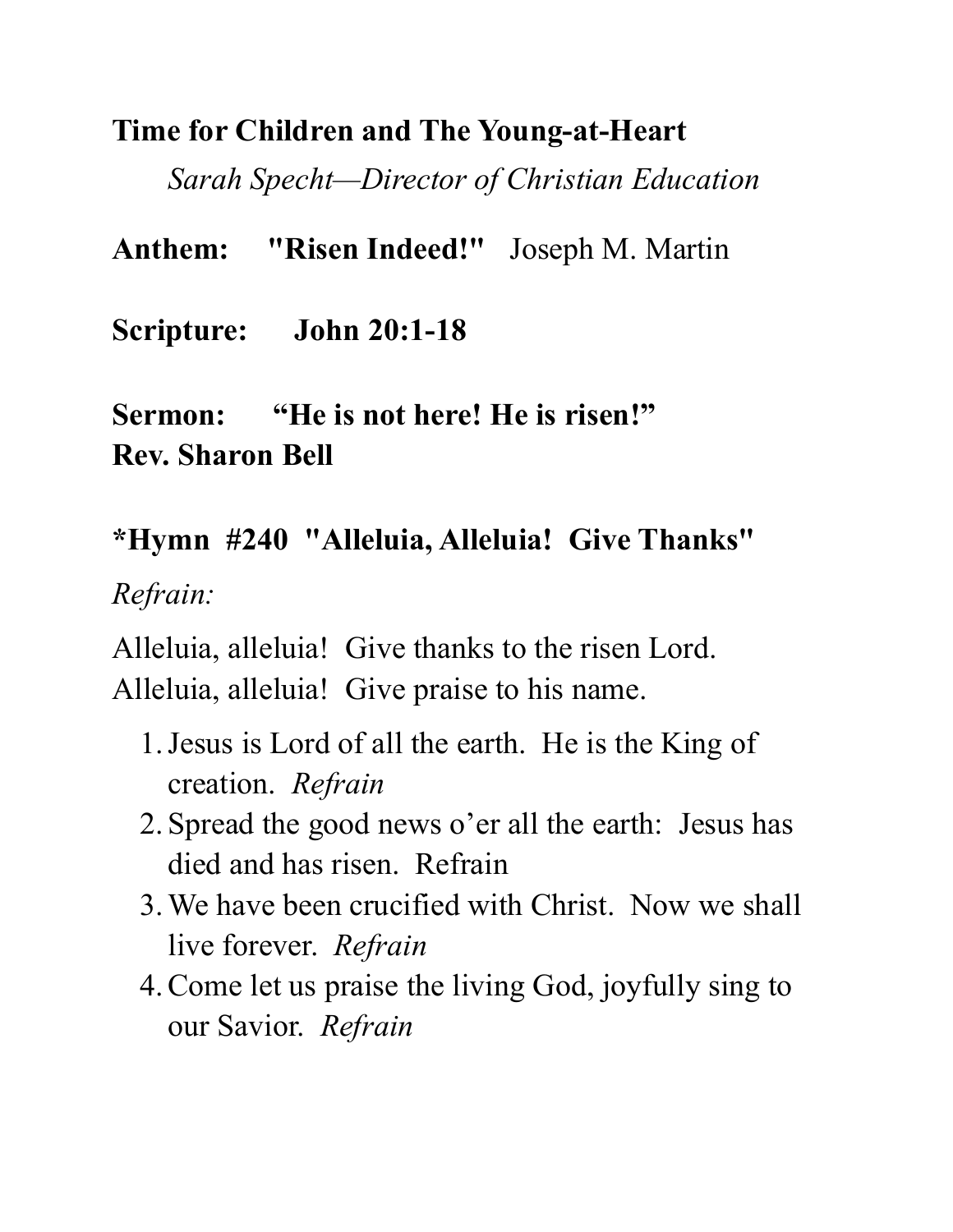**\*Offering** 

**Presenting God our tithes and offerings**

**\*Doxology #606 Praise God, from whom all blessings flow; Praise him all creatures here below; Praise him above, ye heavenly host; Praise Father, Son, and Holy Ghost. Amen.**

**Prayer of Thanks for the offering by God's people**

**Pastoral Prayer/The Lord's Prayer Our Father who art in heaven, hallowed be thy name, thy kingdom come, thy will be done, on earth as it is in heaven. Give us this day our daily bread; and forgive us our debts, as we forgive our debtors; and lead us not into temptation, but deliver us from evil. For thine is the kingdom, and the power, and the glory, forever. Amen.**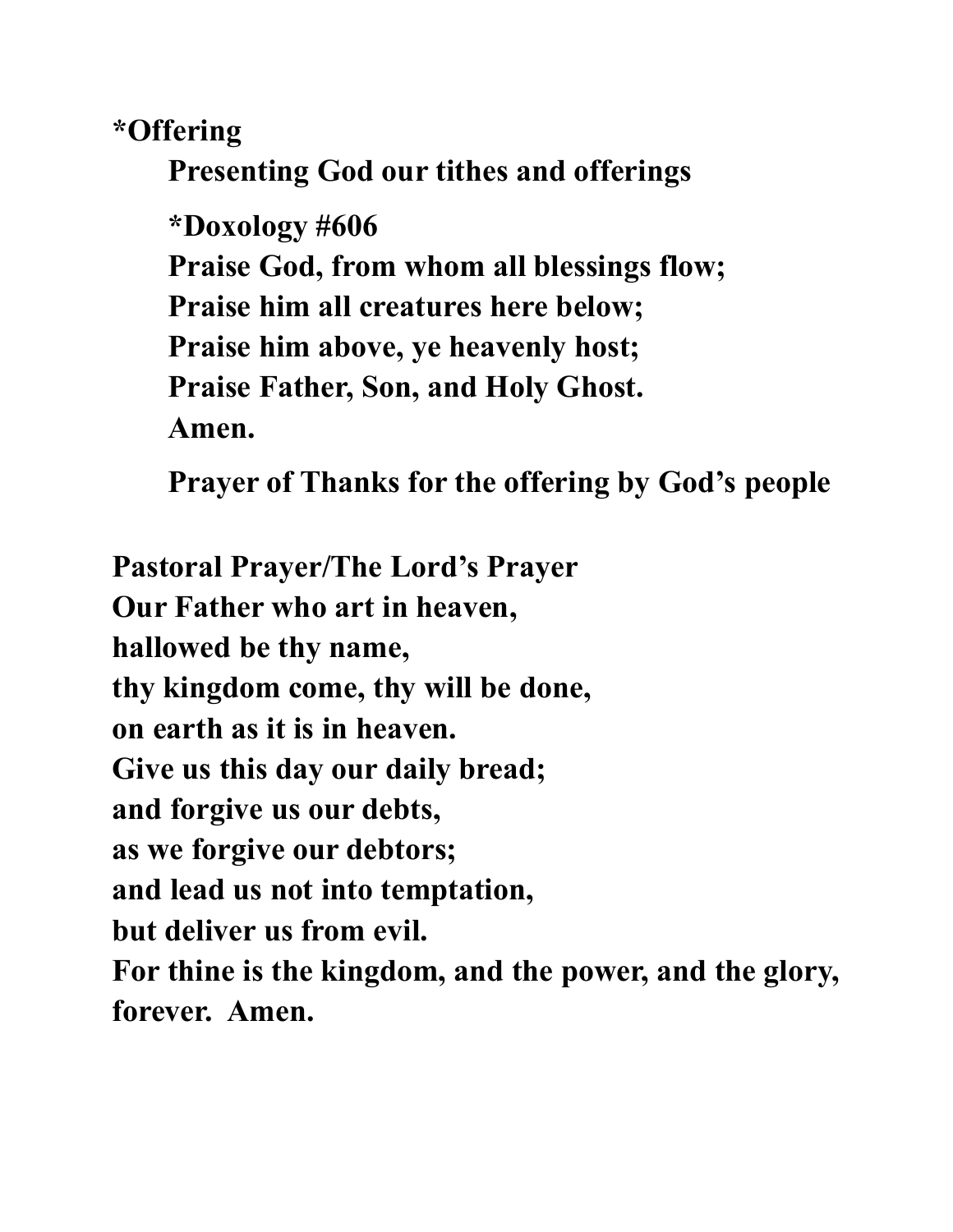## **Sharing Concerns and Joys**

Please wait for one of the ushers to hand you a microphone so that all may be able to hear your prayer request. If you are joining by Zoom or Facebook– please send your prayer requests to the office at: office@highlawnpc.org

### **Celebration of Confirmation Students**

## **\*Apostles Creed**

**I believe in God the Father Almighty, Maker of heaven and earth. And in Jesus Christ his only Son our Lord; who was conceived by the Holy Spirit, born of the Virgin Mary, suffered under Pontius Pilate, was crucified, dead, and buried; he descended into hell; the third day he rose again from the dead; he ascended into heaven, and sitteth on the right hand of God the Father Almighty; from thence he shall come to judge the quick and the dead. I believe in the Holy Ghost; the holy catholic Church; the communion of saints; the forgiveness of sins; the resurrection of the body; and the life everlasting. AMEN.**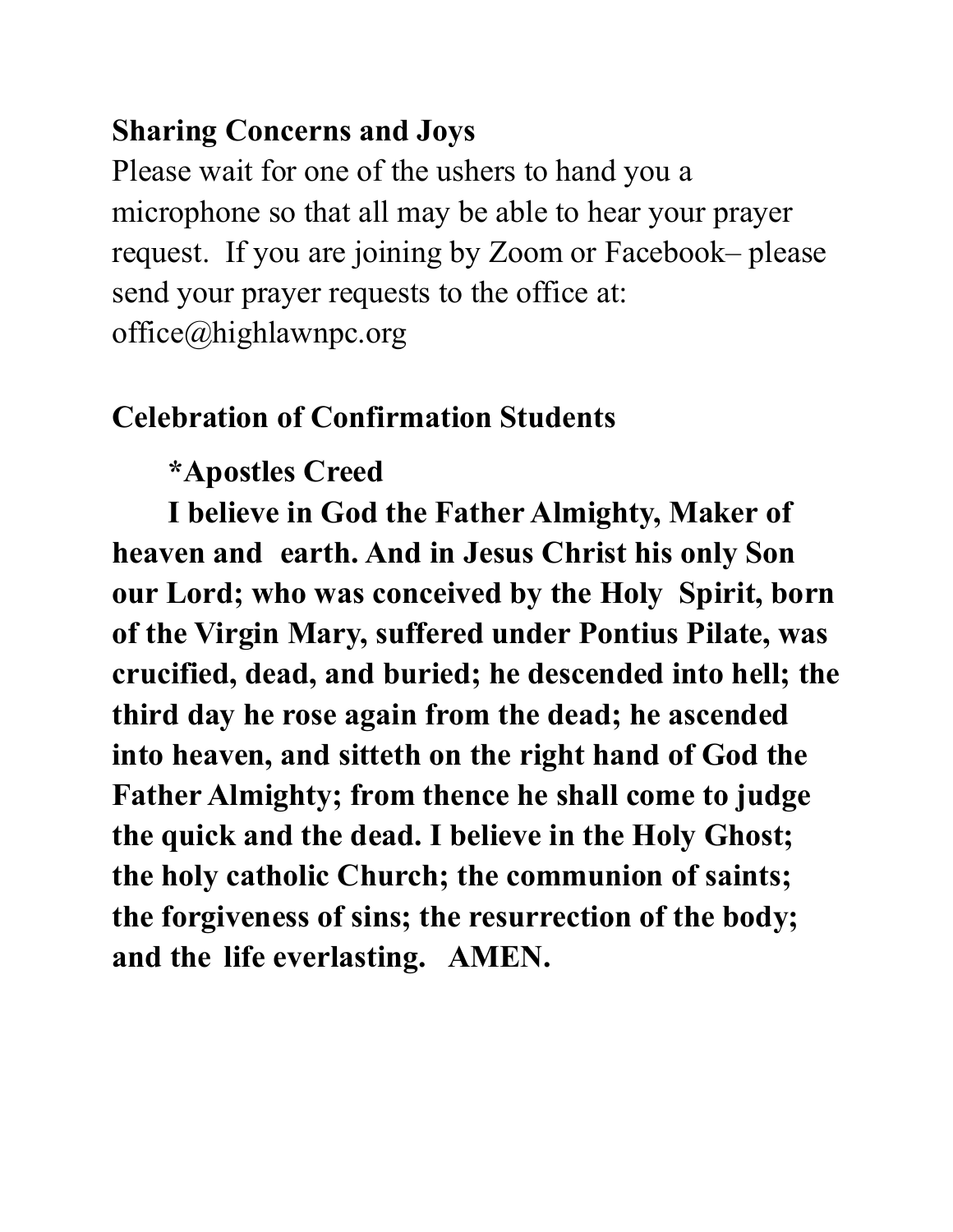## **\*Hymn #248 "Christ Is Risen! Shout Hosanna!"**

1. Christ is risen! Shout hosanna! Celebrate this day of days. Christ is risen! Hush in wonder, all creation is amazed. In the desert all surrounding, see, a spreading tree has grown. Healing leaves of grace abounding bring a taste of love unknown.

2. Christ is risen! Raise your spirits from the caverns of despair. Walk with gladness in the morning. See what love can do and dare. Drink the wine of resurrection, not a servant, but a friend; Jesus is our strong companion joy and peace shall never end.

3. Christ is risen! Earth and heaven nevermore shall be the same. Break the bread of new creation where the world is still in pain. Tell its grim, demonic chorus, "Christ is risen! Get you gone!" God the First and Last is with us. Sing hosanna, ev'ry one!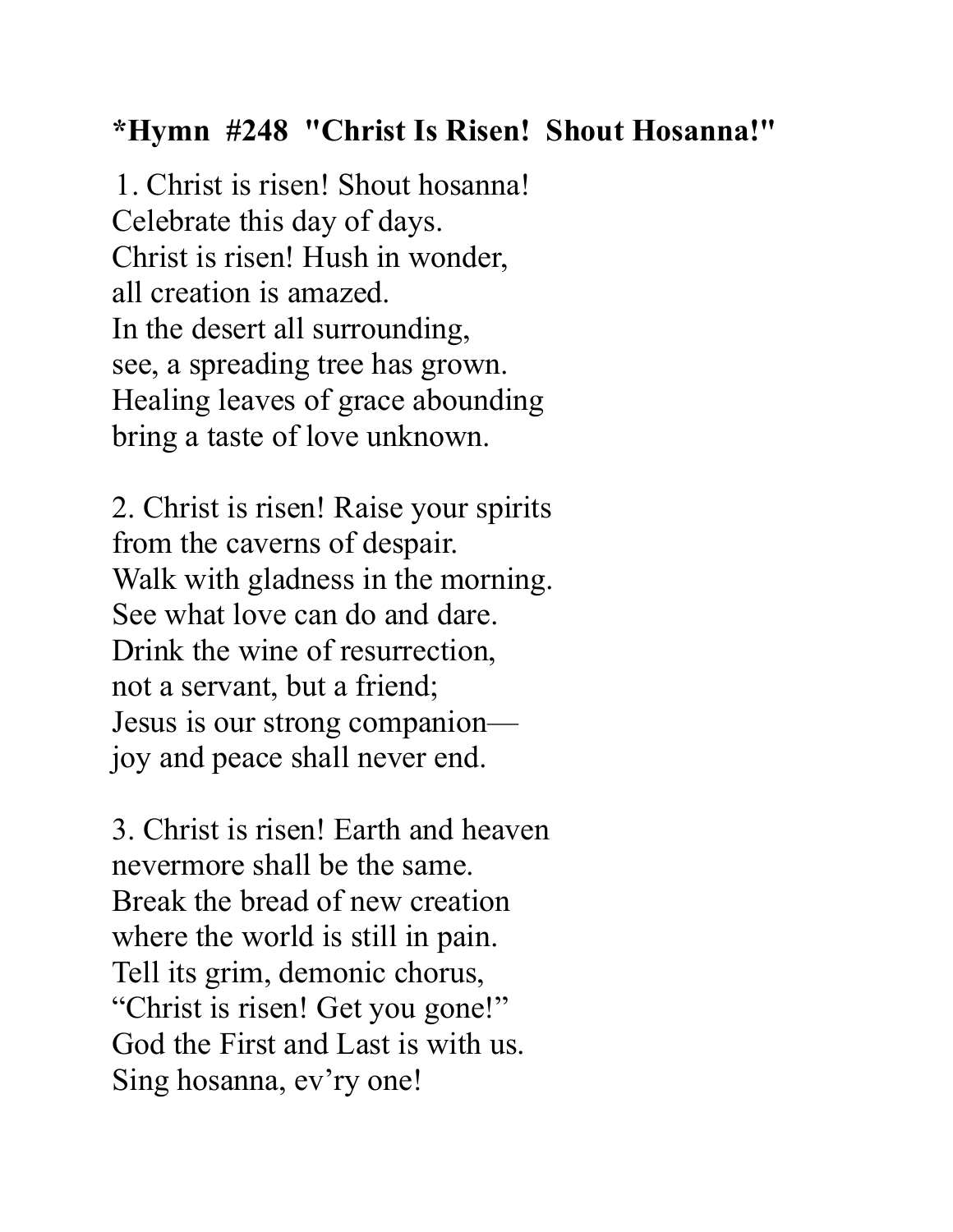### **\*Benediction**

Congratulations to the Confirmation students. May the gifts of the Holy Spirit fill you and may the love of God surround you always.



**PLEASE NOTE!!!** 

#### **HIGHTERIAN REMINDER**

If you have something you would like included in the May issue of the Highterian, please send to the office by Monday, April

25th

Sunday: NO Youth Today Wed: 1:00 Bible Study with Sharon Evening circle Thurs: Session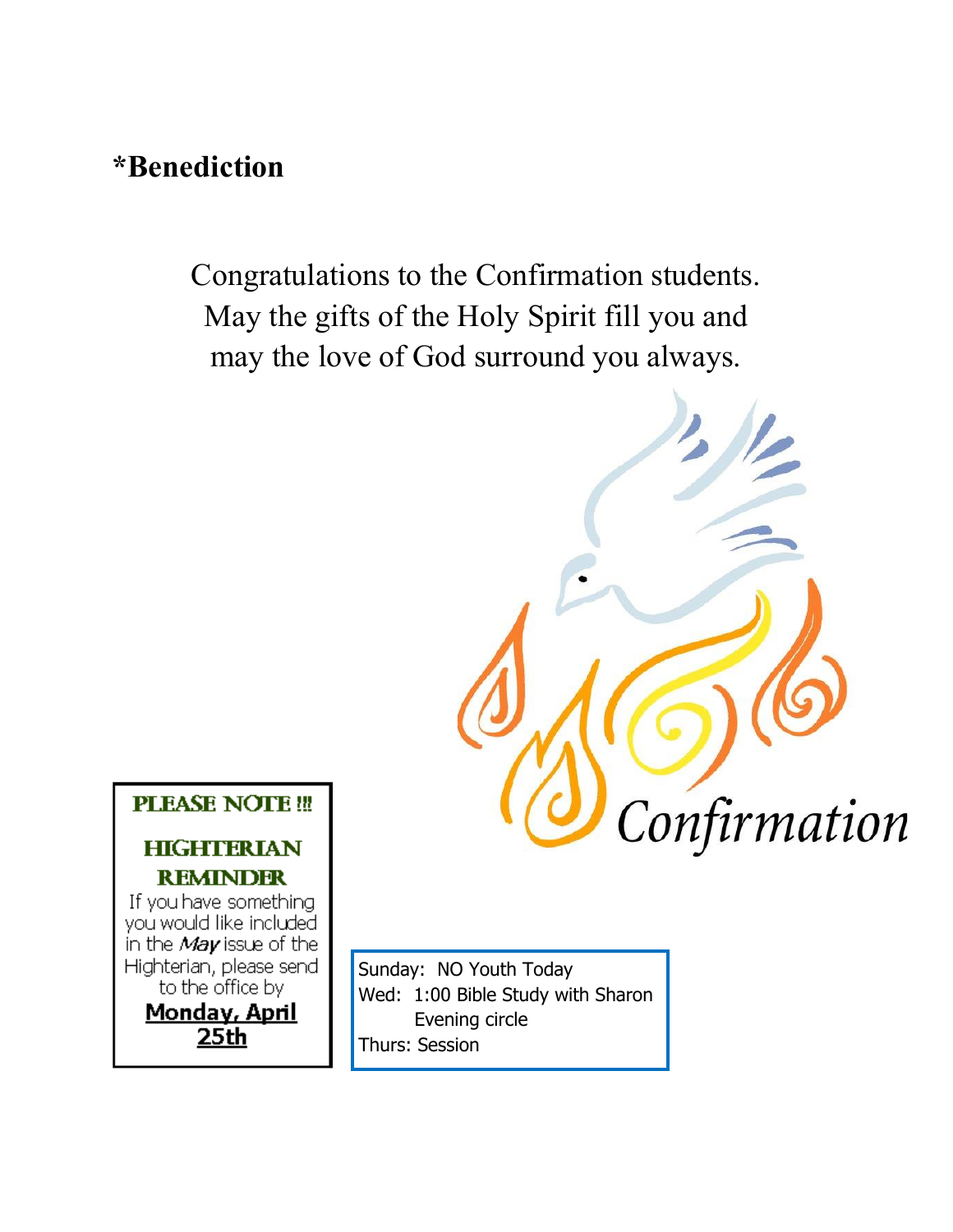

### *In Memory of*

*Dr. & Mrs. Charles Eddy Mr. & Mrs. Ernest Prater Mr. Jeffrey H. Biederman Mrs. Patricia Polan Neal given by Mary Beth Biederman & Gary Prater* 

> *Barry Brownfield given by Shelia Brownfield*

*John, Catherine, Mike & Cathy given by Patty Meadows* 

*Dan & Nancy DeForest given by David & Carol Specht* 

*Thomas & Beth Bauserman given by Sam Bauserman* 

*Joe & Virginia Kovich Don & Janith Dorey given by Tim & Anna Laura Dorey* 

*Teresa Musgrave given by Jim & Connie Musgrave*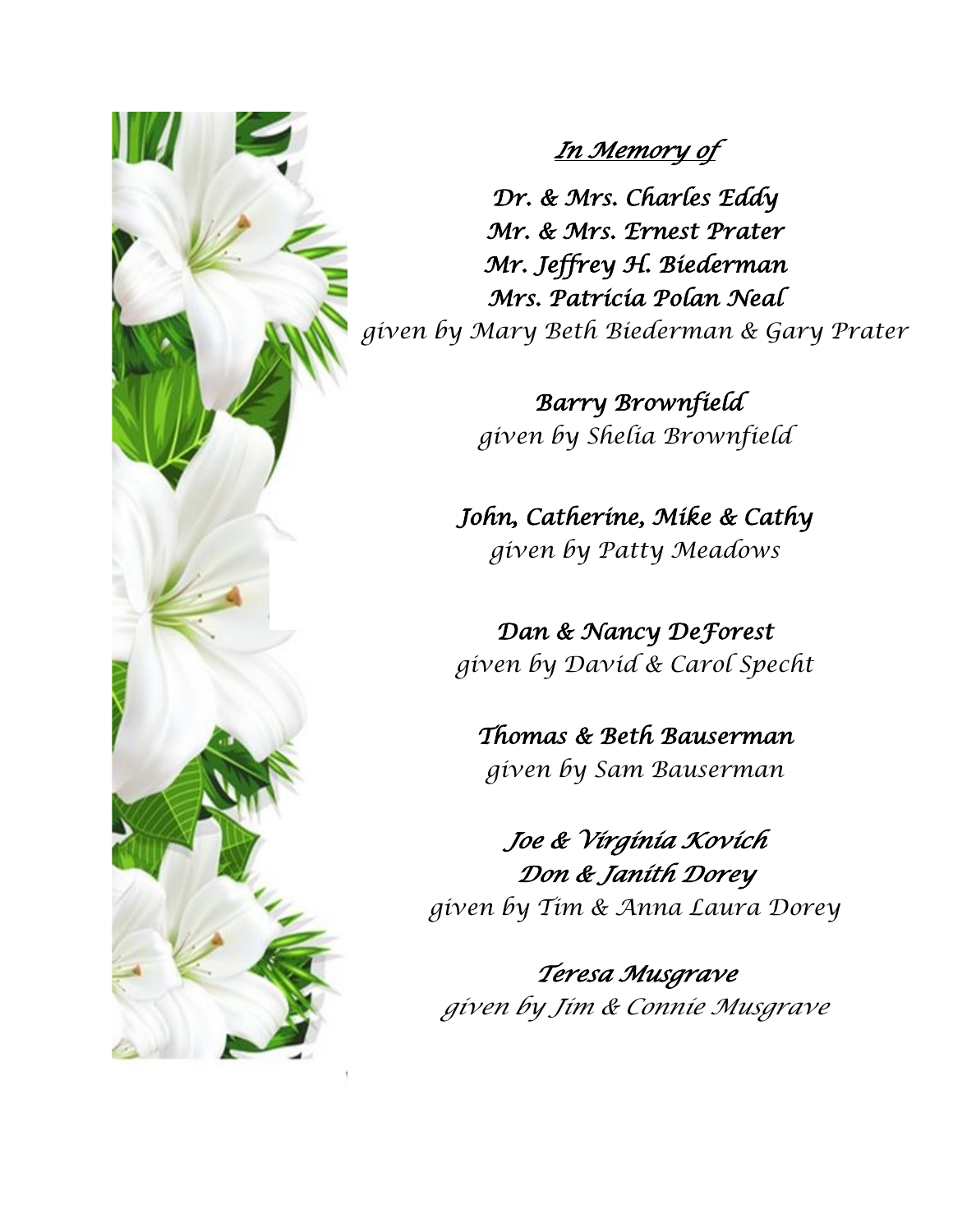

### *In Memory of*

*Dr. & Mrs. Charles Eddy Louis Dean & Evelyn Aulick MacKenzie Heiner Charles Harvey Eddy given by Howard & Marcia Aulick* 

*Lenval & Marian Bowen Avery & Goldie Browning given by Jerry & Alice Browning given by Amy, Jason, Sydney & Maverick Hatfield* 

> *Loved Ones given by Les & Teresa Williams*

*Betty & Leo Womack Betty & Harold Honaker given by Libby Ball & Jane Honaker*

> *Charlie Thompson Rick Knight given by Jane Armstrong*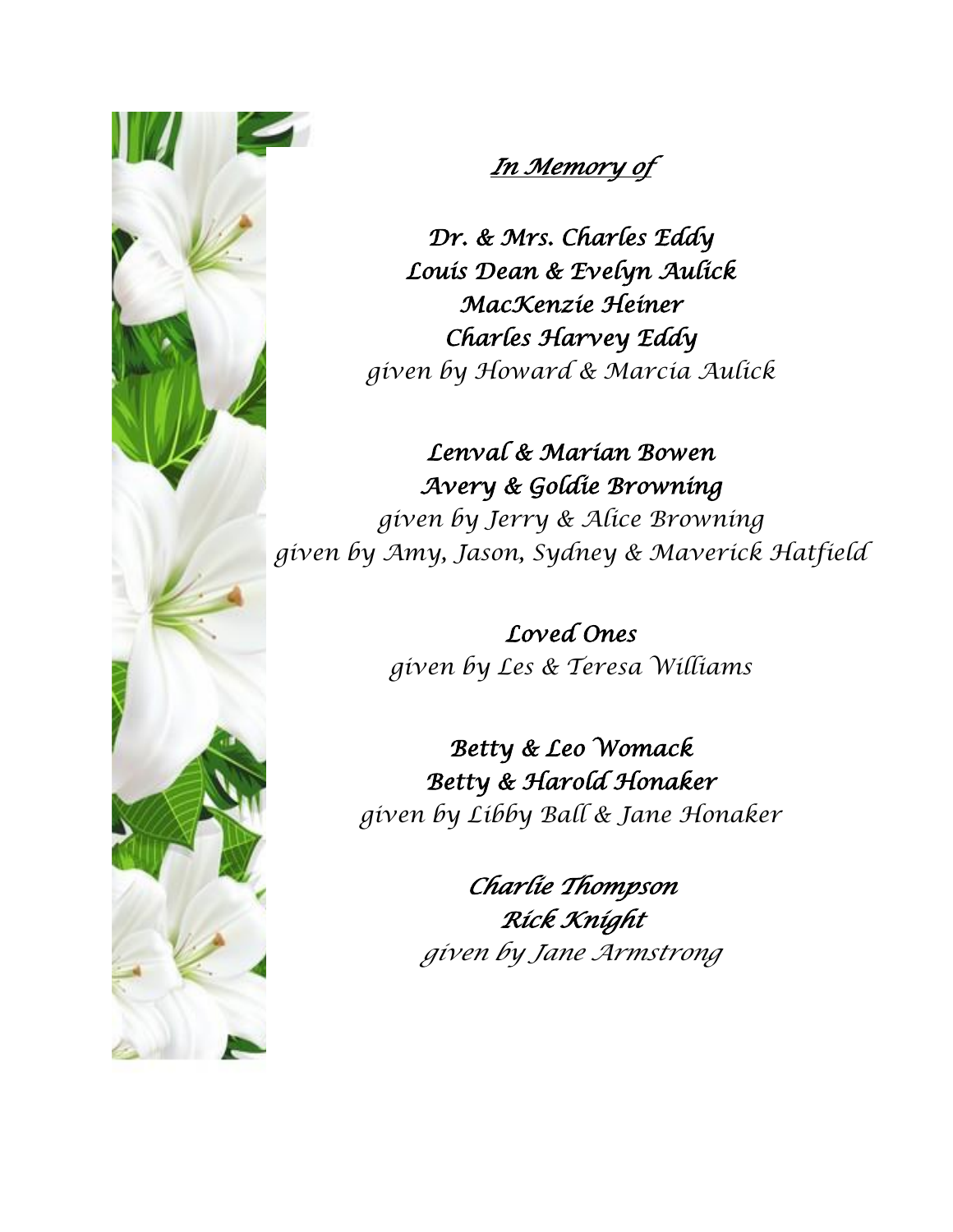

*In Honor of* 

*Mr. & Mrs. Rick Wilson given by Mary Beth Biederman & Gary Prater*

> *My Parents given by Nan Price*

*The Choir Sharon Bell David Chenoweth Alana Cushing Sarah Specht given by Howard & Marcia Aulick*

*Jerry & Alice Browning given by Amy, Jason, Sydney & Maverick Hatfield*

> *Sally Lowe Lori Burdette given by Sam Bauserman*

*Mertie & Charles Woolcock given by Jane Armstrong*